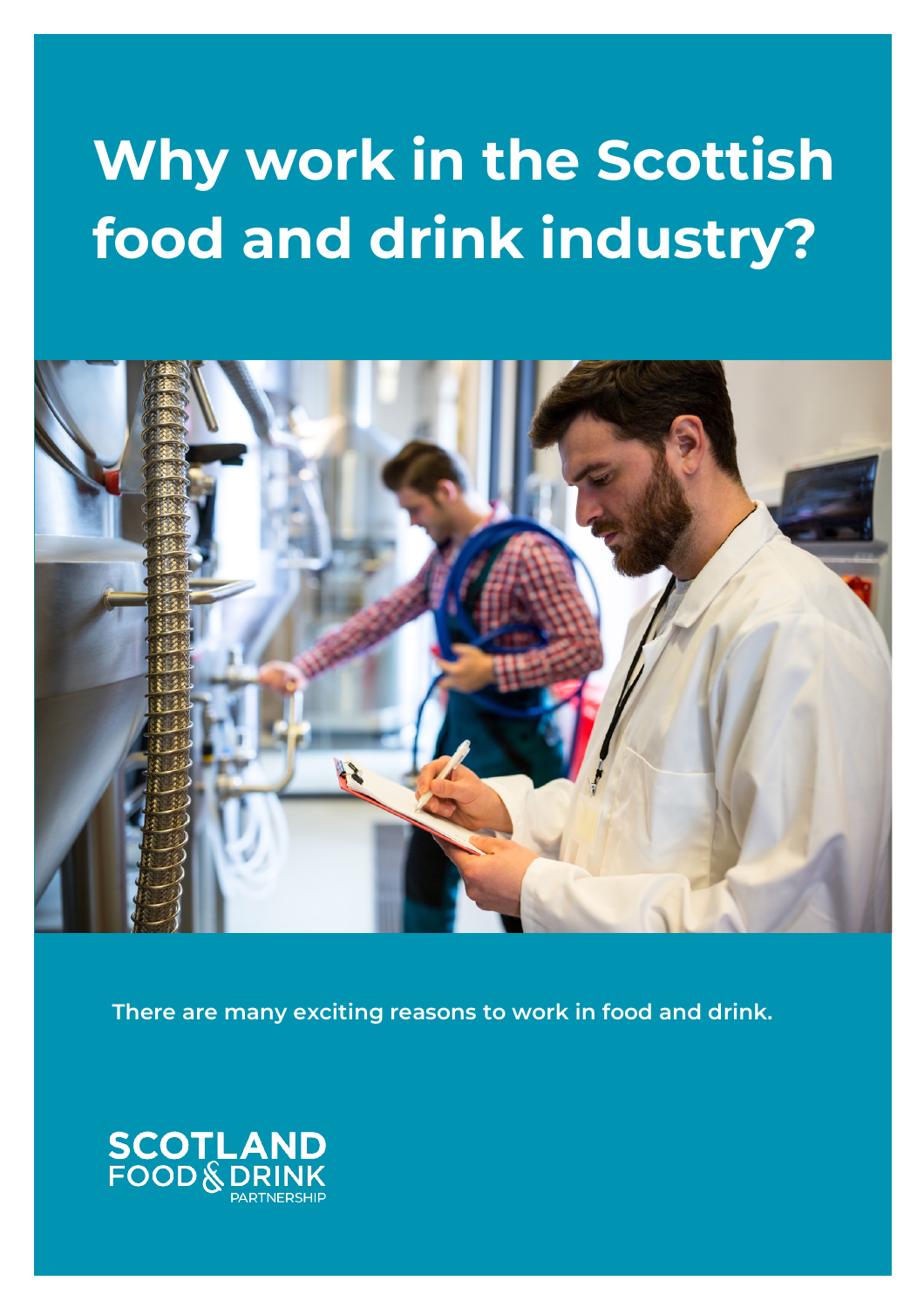# **Why work in the Scottish food and drink industry?**

**There are many exciting reasons to work in food and drink. For a start, there's a huge choice of career paths.**

Whether you're a scientist or ideas person, great at fixing things or better at selling or planning, a career in food and drink lets you **be whatever you want to be**. Particularly since the sector is changing fast, and new opportunities are always opening up.

Even if you're not quite sure what you want to be yet, we can help you find the right thing, teach you skills and offer you experience.

You can work close to home or travel the world. Find a job straight from school, college or uni, or come to us for a career change. Work outdoors or build a business empire.

You can also **be part of something great**.

That's because when it comes to food and drink, Scotland cooks up a feast. Food and drink is one of our best-performing sectors and we export our whisky, seafood, meat, baking and other produce to over 105 countries.

We're also doing world-class work around food and drink ideas and innovation, and new trends, how we manage the environment, health and wellbeing, and convenience. That's something to be proud of and it's also leading to great career and progression opportunities.

With a career in food and drink, you can also **feel good about your future.**

Whatever the uncertainties about the years ahead, people will always want to eat and drink – and to eat and drink well. There'll always be careers to get your teeth into.

And there'll be career progression too, because you'll have opportunities to train and learn new skills (including great apprenticeship schemes). In addition, change in the sector is increasing the need for skilled people.

Which means that whatever level you start at, you'll be able to **go further**. Just take a look at our case studies, job descriptions and info about apprenticeships and progression routes.

There's one more reason why food and drink careers are the pick of the crop. You can **enjoy yourself.** 

Sure, it's hard work. It's a busy, creative sector which doesn't sit still. But that keeps things rewarding. There's always space for people with cracking ideas, and we like to have a good time.

Like we said at the start, there are so many reasons to work in food and drink.

#### **Want to know more? Read on…**